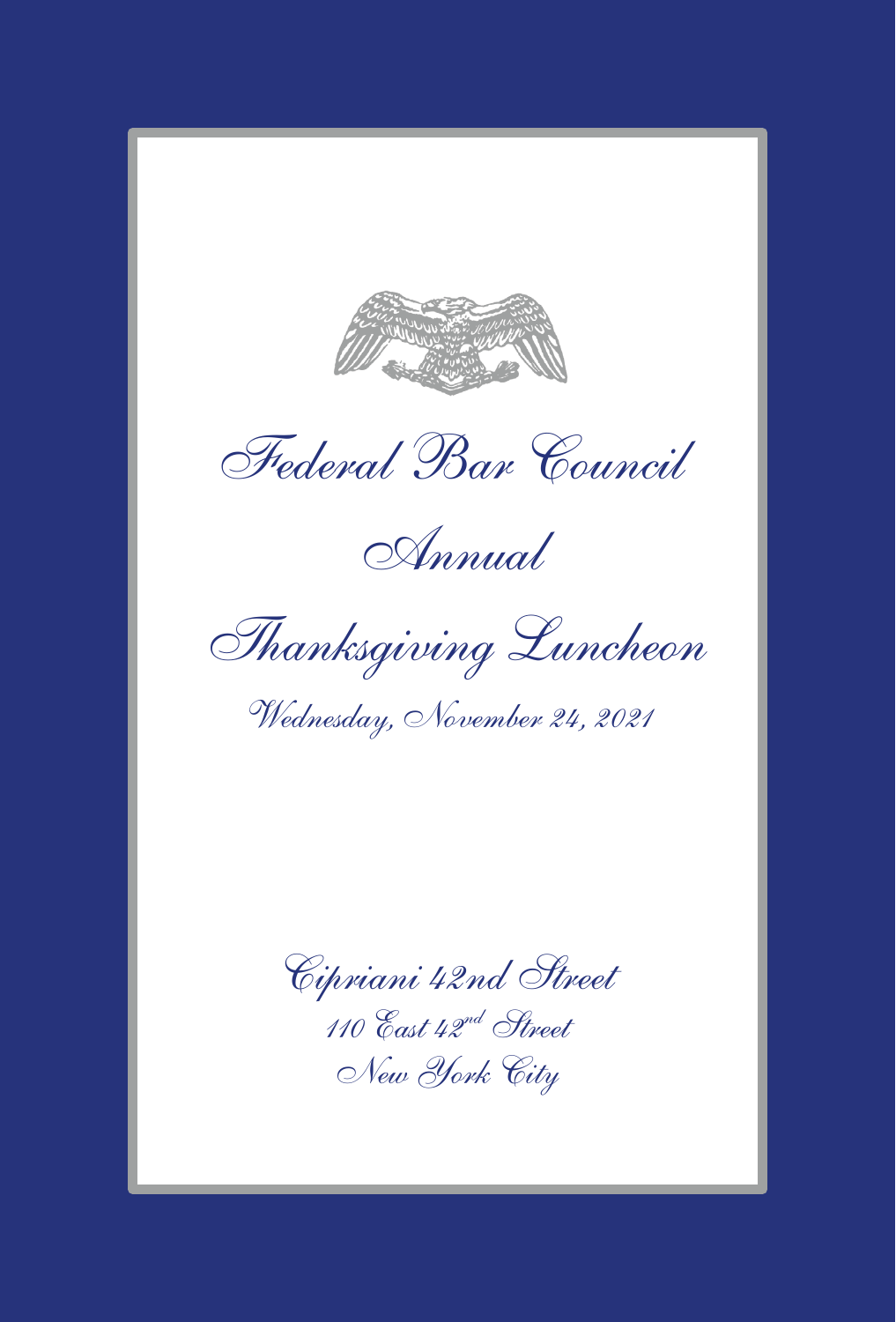

# **Emory Buckner**

"The New York Bar has given to the country many distinguished lawyers, but few of them, I venture to say, have left so deep an imprint on the next generation of the profession as has Emory R. Buckner. His influence was not of the pedantic sort, but was born of the human and professional stuff that sticks with those who were exposed to it."

**JUSTICE JOHN M. HARLAN**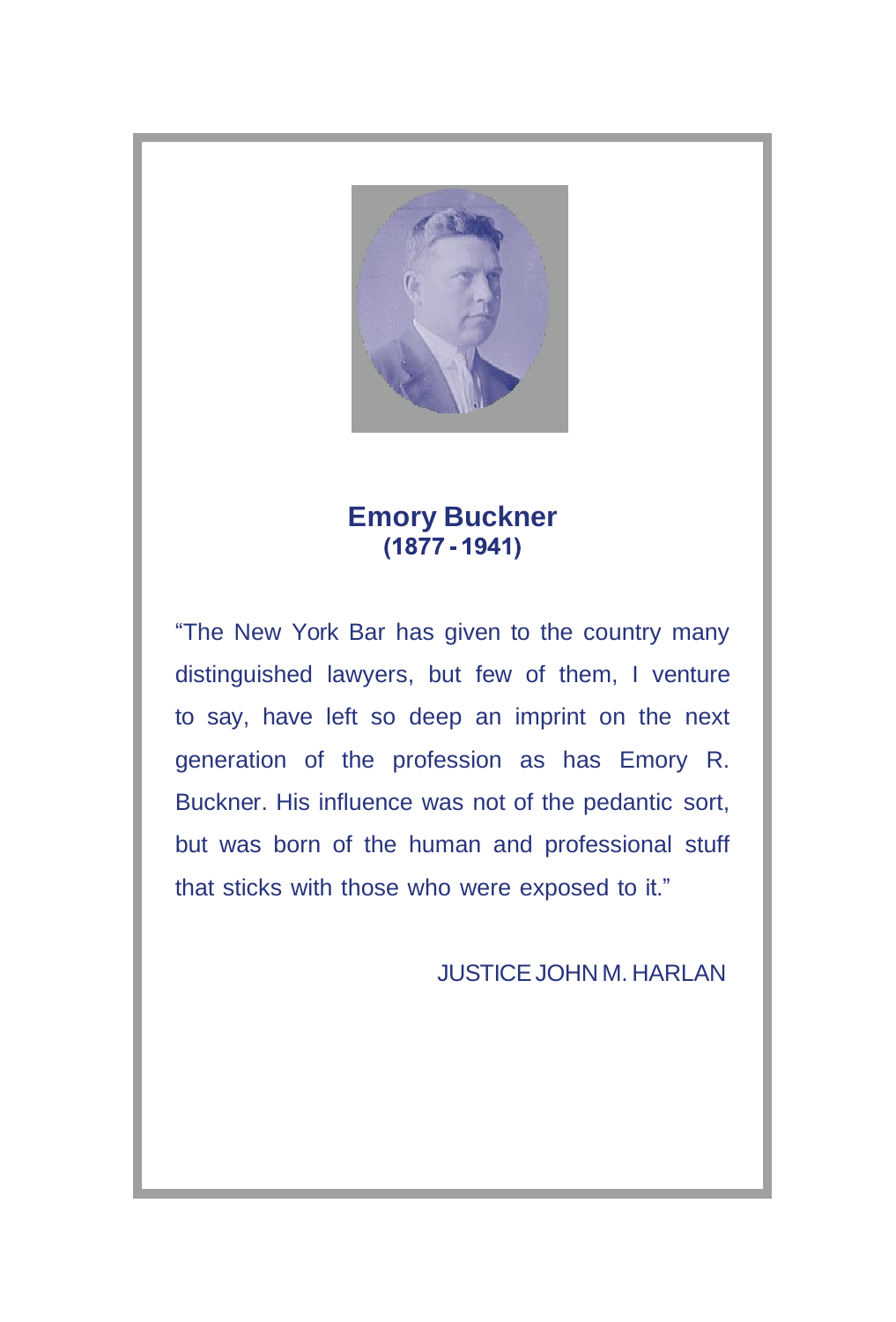

### **Lisa R. Zornberg** Chair, Thanksgiving Luncheon Committee

# $\infty$

Installation of the new TrusteesandDirectors of the Federal Bar Council and Foundation

by

**Frank H. Wohl** Chair, Nominating Committee

# $\infty$

**Jonathan M. Moses** President, Federal Bar Council

will present

the Emory Buckner Medal in Recognition of Outstanding Public Service to

#### **The Honorable John G. Koeltl**

U.S. District Judge Southern District of New York

Reception begins at 11:30 a.m. Lunch begins at 12:30 p.m.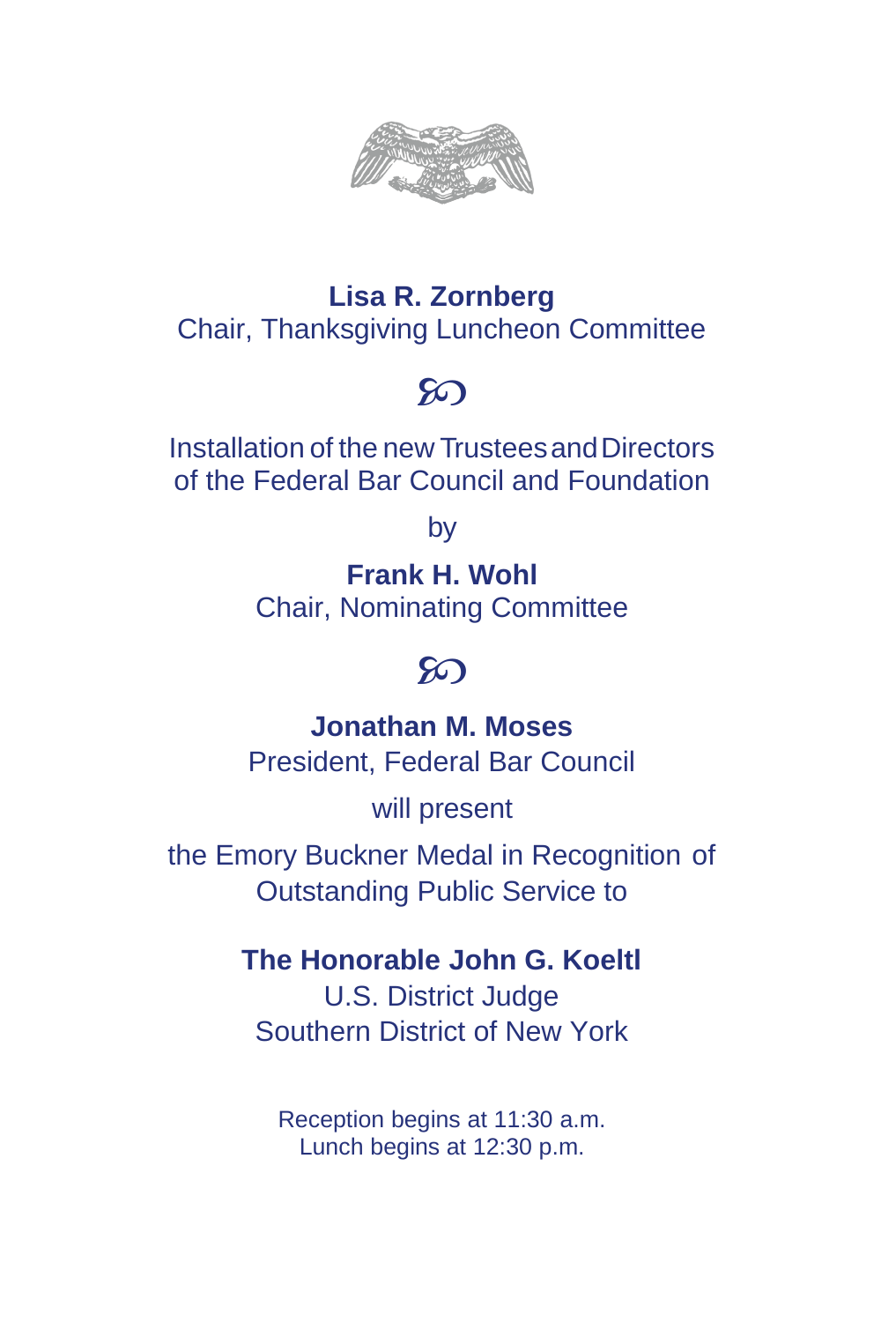

### **Firm Table** \$7,500 10 Attendees for Reception & Luncheon

**Individual Member** \$500 Attendance at Reception & Luncheon

## **Public Sector/Non-Profit/ First 10-Years of Practice Member** \$200 Attendance at Reception & Luncheon

*COVID- 19 Policy: The health and safety of our attendees are of the utmost priority to us. The Federal Bar Council is adhering to all federal, New York State and City government, and CDC Guidelines, which may be amended periodically, regarding in-person gatherings. Proof of full vaccination against covid-19 is required in order to attend this year's Luncheon.*

**Purchase tickets online at [www.federalbarcouncil.com](https://fbc.users.membersuite.com/events/a5720928-0078-cf27-d948-2f4c75a06574/details)**

For more information, contact (646)736-6163 or [events@federalbarcouncil.com](mailto:events@federalbarcouncil.com)